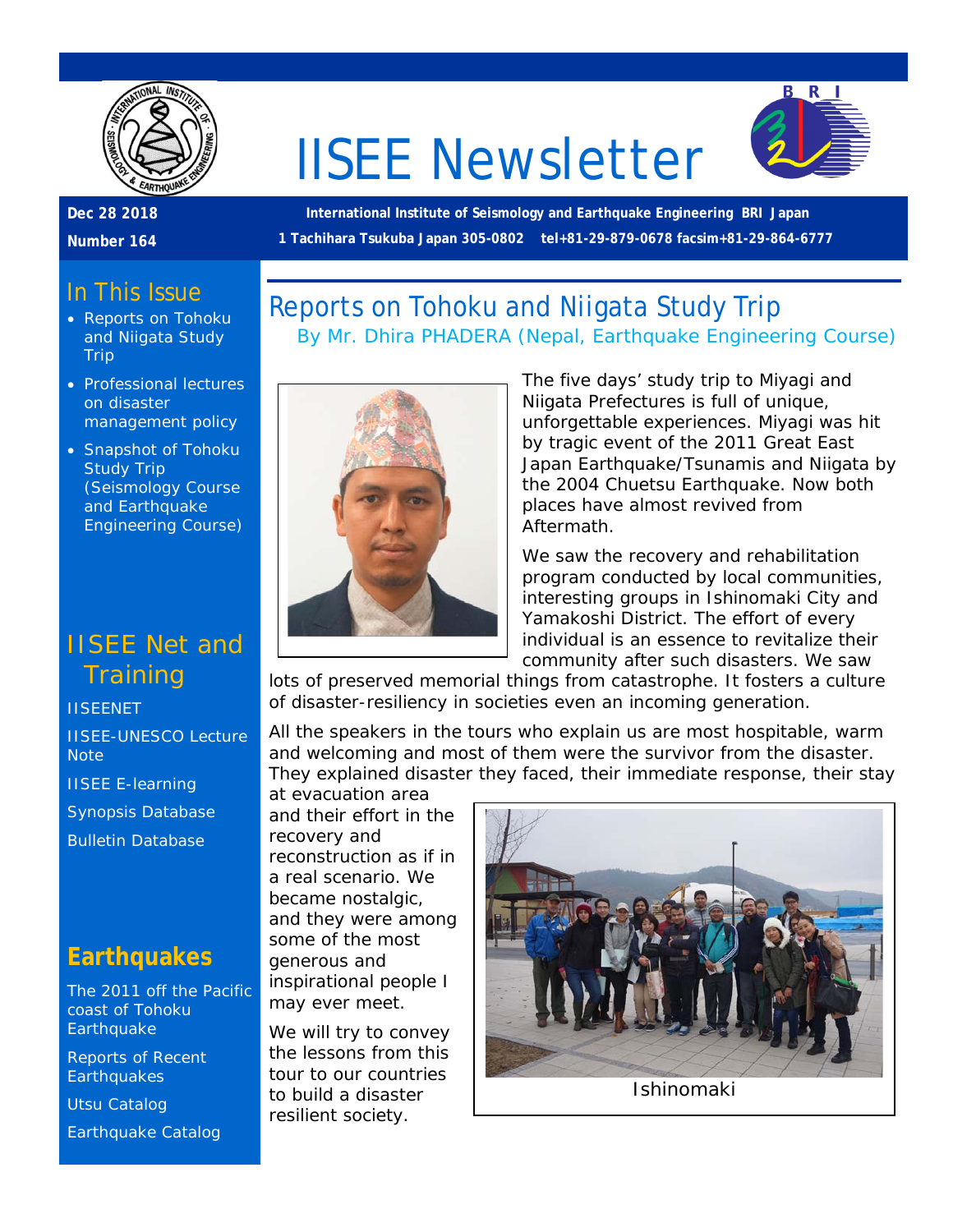#### *By Mr. Robert Jay Nimer PANALIGAN (Philippines, Earthquake Engineering Course)*



The JICA and BRI-IISEE organized a 5 day Study Trip last November 5-9, 2018, for the participants of the Seismology and Earthquake Engineering course to visit two prefectures, the Miyagi and Niigata who suffered two catastrophic disasters, tsunami and an earthquake. In the first three days of the trip, the group visited the cities of Ishinomaki, Sendai, and Arahama in Miyagi Prefecture who suffered the tsunami caused by 2011 off the Pacific coast of Tohoku Earthquake (Great East Japan Earthquake). On the last two days, the group visited Nagaoka City and

Yamakoshi District in Niigata Prefecture who both suffered 2004 Niigata Prefecture Chuetsu Earthquake.

In this study trip, we learned that the importance of family bonding and helping each other in a community is one of the keys to survive such disasters, just like what the people of Yamakoshi did. After the earthquake struck the town, the area became isolated in many days because of the landslide caused by the earthquake. Moreover, we acknowledged the importance of preserving the remains of the structure like the Arahama Elementary School and the two houses in Kogomo Community that served as a memorial museum and a community center that will inform and educate the future generations.

For these, I would like to thank JICA and BRI-IISEE staff members for organizing this 5-day study trip and for giving us the opportunity to learn more and explore Japan.



## **Call for Papers**

IISEE Bulletin is now accepting submissions of papers for the seismology, earthquake engineering, and tsunami. Developing countries are targeted, but are not limited.

Your original papers will be reviewed by the editorial members and some experts.

NO submission fee is need.

Try to challenge!!

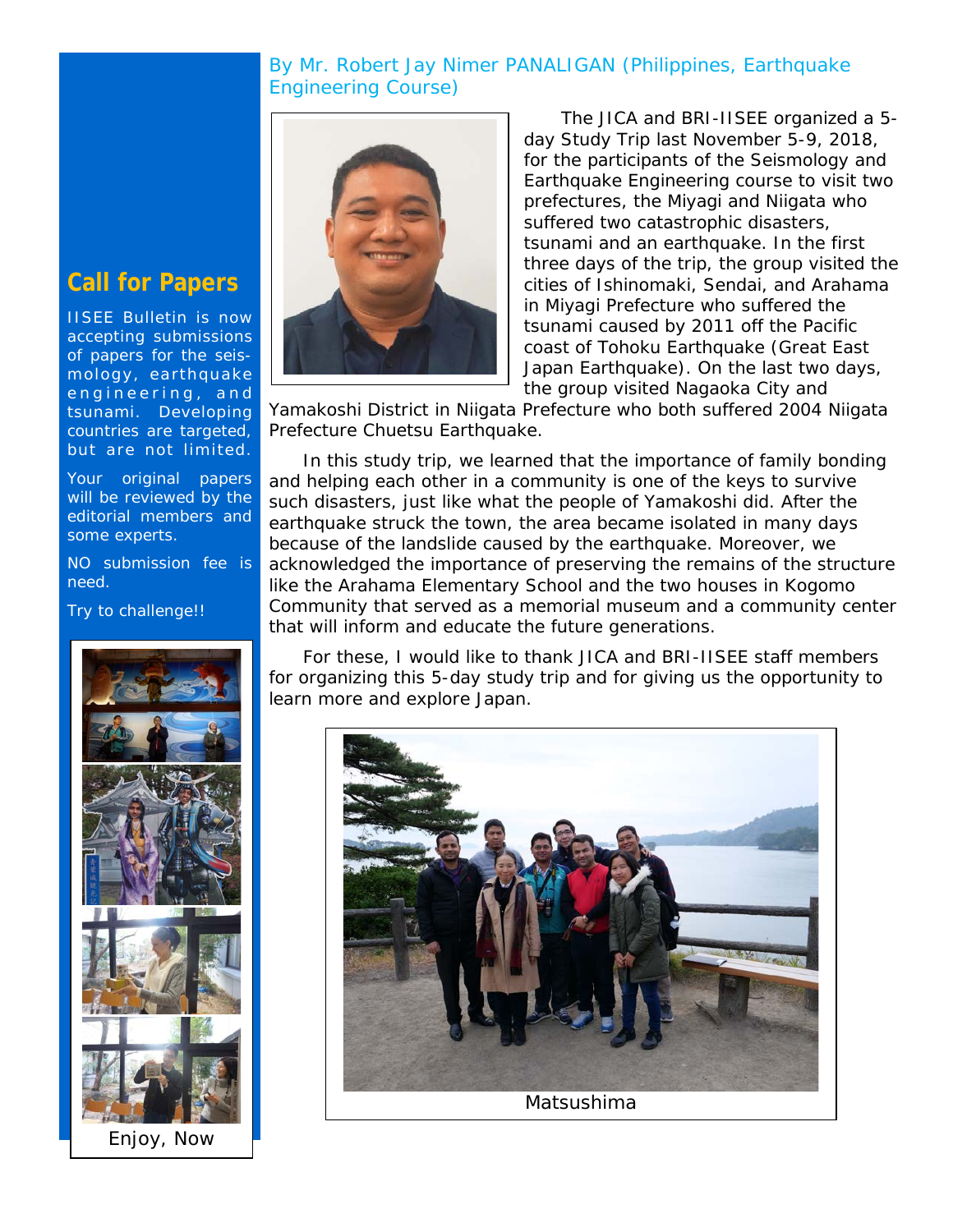## Professional lectures on disaster management policy

*By Mr. Yoshihiro Iitake, Head of Administration Division, IISEE*

As One-Year Training Course held at the International Institute of Seismology and Earthquake Engineering (IISEE) is cooperating with the National Graduate Institute for Policy Studies (GRIPS), it is possible to obtain a master's degree.

Training participants who are aiming to acquire the master's degree of disaster management policy of GRIPS moved from Tsukuba to Tokyo and took professional lectures on disaster management policy from November 16th to 30<sup>th</sup>.

In addition to lectures by GRIPS professors, they attended to an International Symposium on Water and Disasters, made inspection tours of disaster prevention efforts of Roppongi Hills, the construction site of new Shinagawa station (tentative name) and Higashi Ikebukuro district in Toshima Ward. They also made presentations and discussions about disaster management policy by being divided into each group. In group research, a group which made a presentation about the 2011 Christchurch earthquake was an award. In inspection presentation, a group which made a presentation about Shinagawa disaster prevention experience building (experience and observation of fire and disaster

prevention) and Tokyo tower was an award.

In Japan, a cold day will continue, but the daytime, from sunrise to sunset will be getting longer.

We hope all participants enjoy this cold winter with joining Year-end party held by IISEE and coming into contact with Japanese New Year custom.

An inspection tour of the construction site of new Shinagawa station (tentative name)



## **Contact Us**

The IISEE Newsletter is intended to act as a go-between for IISEE and ex-participants.

We encourage you to contribute a report and an article to this newsletter. Please let us know your current activities in your countries.

We also welcome your co-workers and friends to register our mailing list.

iiseenews@kenken.go.jp

### Back Numbers

[http://iisee.kenken.go.jp/](http://iisee.kenken.go.jp/nldb/) [nldb/](http://iisee.kenken.go.jp/nldb/)